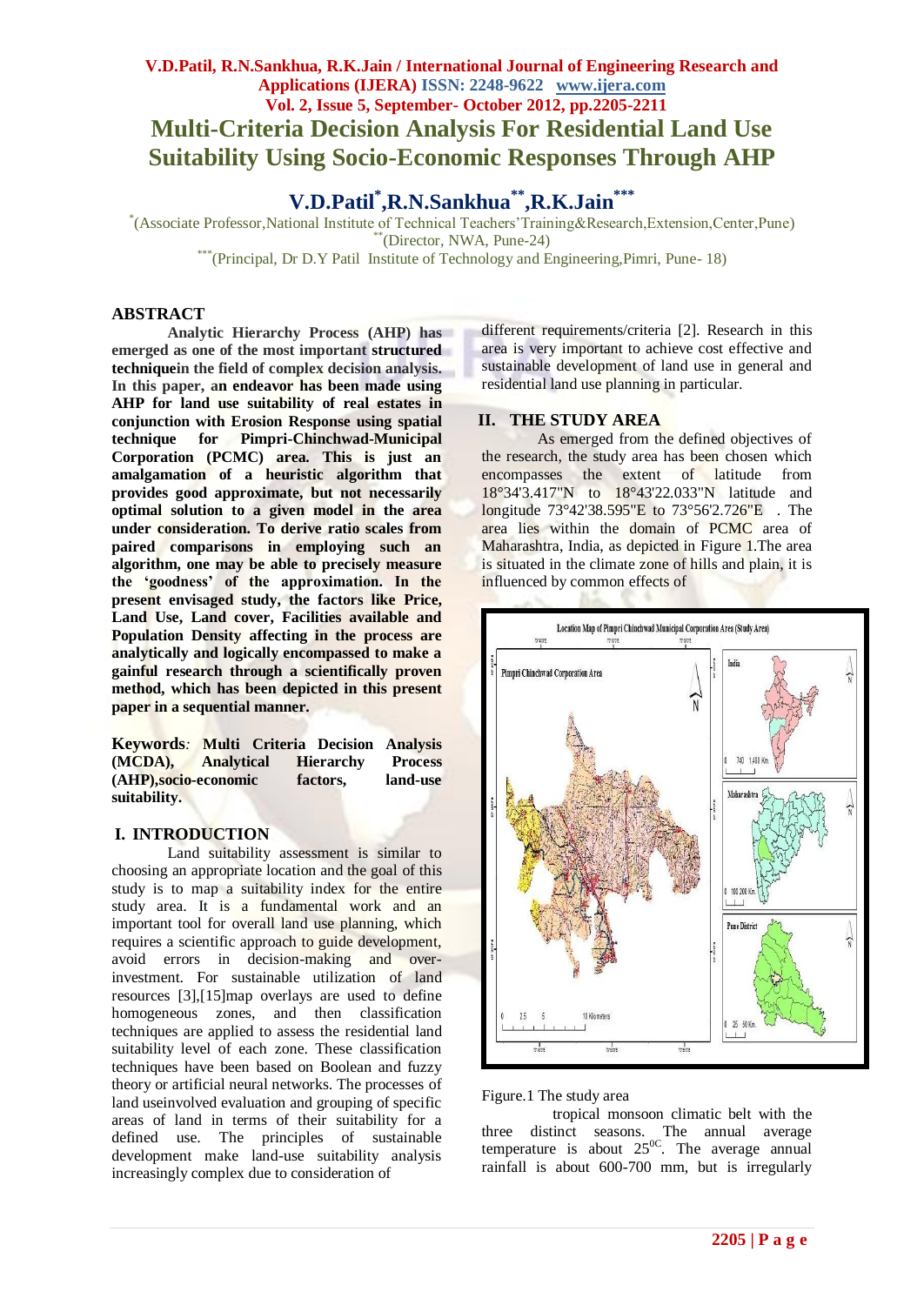distributed. The maximum rainfall is observed in June-September. PCMC a twin city of Pune is one of the fast growing medium size cities of Maharashtra with a population of about 1.7 millions as per census of 2011and sprawling over an area of 174 sq. km.

### **III. EARLIER RESEARCH**

The Analytic Hierarchical Process (AHP) is one of the methodological approaches that may be applied to resolve highly complex decision making problems involving multiple situations, criteria and factors [14]. Thomas L. Saaty (1970), constructs a ratio scale associated with the priorities for the various items to be compared. In his initial formulationofAHP, Saaty proposed a four-step methodology comprising modeling, valuation, prioritization and synthesis. At the modeling stage, a hierarchy representing relevant aspects of the problem (criteria, sub-criteria, attributes and alternatives) has been constructed. The goal concerned in the problem is placed at the top of this hierarchy. Other relevant aspects (criteria, subcriteria, attributes, etc.) are placed at remaining levels [1]. In the AHP method, obtaining the weights or priority vector of the alternatives or the criteria is required. For this purpose Saaty (1980) has developed the Comparison Method (PCM), which is explained in detail in next part of the work. This study focuses on the utility of the AHP as a model for capturing expert knowledge on environmental systems where data may be lacking. The AHP method commonly used in multi-criteria decision making exercises was found to be a useful method to determine the weights, compared with other methods used for determining weights. When applying AHP, constraints are compared with each other to determine the relative importance of each variable in accomplishing the overall goal.

### **IV. DATA USED AND METHODOLOGY**

The Linear Imaging Self Scanner (LISS III) digital data having spatial resolution of 23.5 m for April, 2008 and May, 2008 have been taken in conjunction with Aster Digital Elevation Model (DEM) data of 30 m resolution downloaded from Aster GDEM website. Analog and other ancillary data were collected from Survey of India Toposheets47/F/14 and 47/F/10 of 1:50000 scales for the area under PCMC.The entire methodology of the present work is focused on theapplication of AHP and GIS for land use suitability analysis for residential land uses. The principal steps involved in the methodologyareas follows:

- i) Raster map creation
- ii) Geo-referencing
- iii) Extraction of study area
- iv) Preparation of various raster layers
- v) AHP and GIS analysis

The three main AHP criteria of selection, weighing and overly are described below.

#### **4.1 SELECTING CRITERIA**

In this study criteria were selected using the literature reviews of internal andexternal references, interviewing with experts (questionnaires) and availability of data.

#### **4.2WEIGHING OF CRITERIA (SCALE FOR PAIR WISE COMPARISON**)

For determining the relative importance of the criteria thepair-wise comparison matrix using Saaty's*nine*-*point*weighing scale has been applied. In AHP, all identified factors are compared against each other in a pair wise comparison matrix which is a measure of relative importance/preference among the factors. Therefore, numerical values expressing the relative preference of a factor against another. Saaty (1977) suggested a scale for comparison consisting of values ranging from 1 to 9 which describe the intensity of importance, by which a value of 1 expresses equal importance and a value of 9 is given to those factors having an extreme importance over another factor. As shown in Table 1 [7]. Then by using the information from table 1, the factors were pair wise compared.In order to compare criteria with each other, all values need to be transformed to the same unit of measurement scale (from 0 to 1), whereas the various input maps have different measurement units (e.g. distance maps, temperature etc.).

TABLE 1: Nine-point weighing scale for pair-wise comparison

|                  | <b>Descriptions of Preference</b> | <b>Scale</b> |
|------------------|-----------------------------------|--------------|
| $\mathbf{i}$     | Equally                           |              |
| ii)              | Equally to moderately             | 2            |
| iii)             | Moderately                        | 3            |
| iv)              | Moderately to strongly            | 4            |
| V)               | Strongly                          | 5            |
| $\overline{vi})$ | <b>Strongly to very Strongly</b>  | 6            |
| vii)             | <b>Very Strongly</b>              | 7            |
| viii)            | Very Strongly to extremely        | 8            |
| ix)              | Extremely                         | 9            |

After standardization all criteria and sub criteria were weighted using pair wise comparison method. An example of main criteria and sub criteria weighing is given in Table 2 and 3respectively.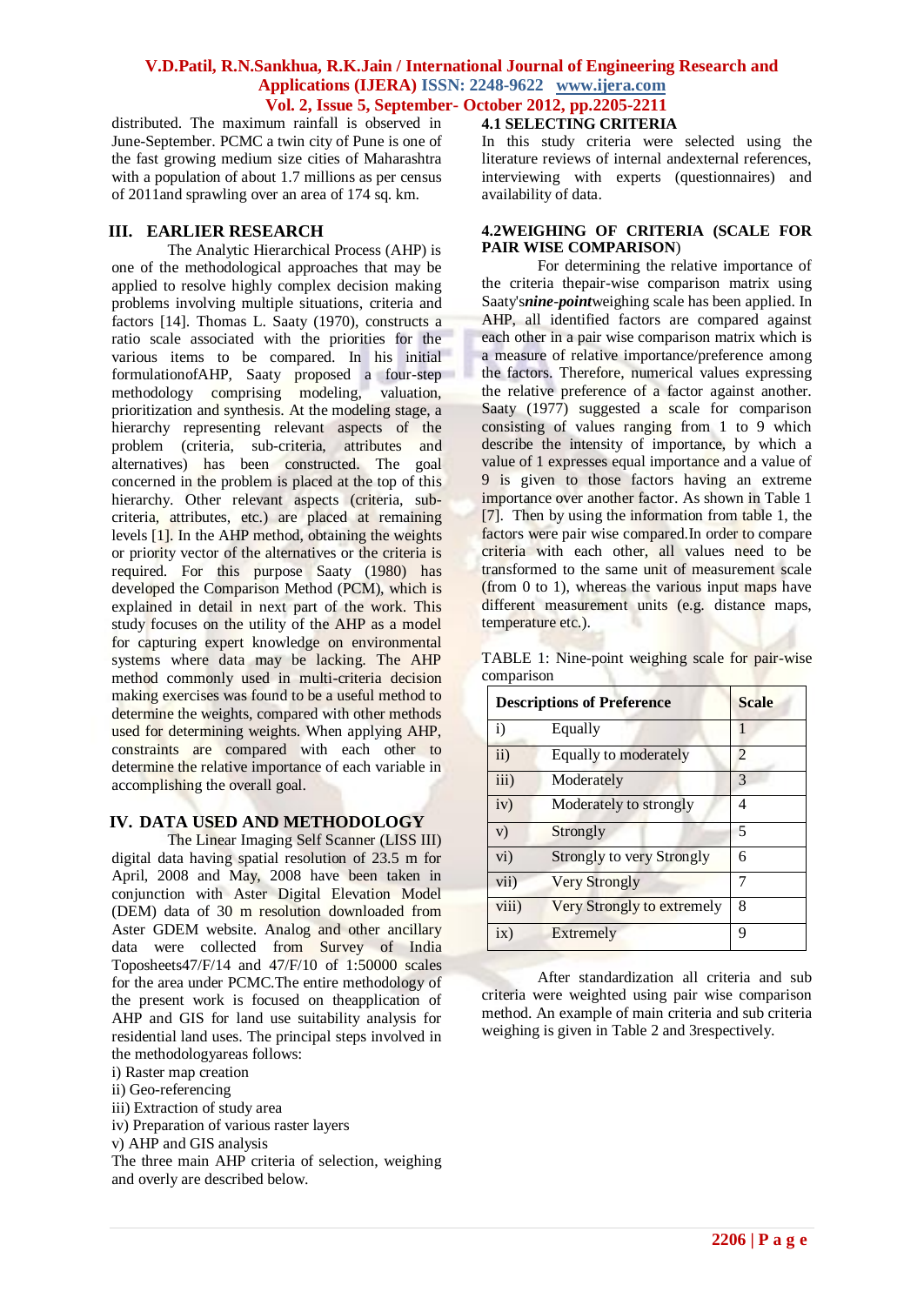TABLE 2: Weighing matrix for main criteria

| <b>Criteria</b> | Sub-       | <b>Standards</b> | Weigh          |
|-----------------|------------|------------------|----------------|
|                 | criteria   | <b>Adopted</b>   | $\mathbf t$    |
|                 |            |                  |                |
| SocioEconomi    | PriceFacto | < 2250           | 9              |
| c Parameters    | r          | 2250-4500        | 5              |
|                 |            | 4500-6750        | 2              |
|                 |            | 6750-9000        | $\overline{1}$ |
|                 |            | > 9000           | $\mathbf{1}$   |
|                 | LU/LC      | Scrub            | 9              |
|                 |            | Vegetation       | 5              |
|                 |            | Agricultur       | 3              |
|                 |            | e                |                |
|                 |            | Harvested        | $\overline{2}$ |
|                 |            | Settlement       | $\overline{1}$ |
|                 | Available  | 5                | 9              |
|                 | Facility   | 4                | 5              |
|                 |            | 3                | $\overline{3}$ |
|                 |            | $\overline{2}$   | $\overline{1}$ |
|                 |            | $\overline{1}$   | $\mathbf{1}$   |
|                 | Population | < 5000           | 9              |
|                 | Density    | 5000-            | 5              |
|                 |            | 10000            |                |
|                 |            | 10000-           | 3              |
|                 |            | 15000            |                |
|                 |            | 15000-           | $\overline{2}$ |
|                 |            | 20000            |                |
|                 |            | >20000           | $\mathbf{1}$   |

It could be seen that for preventing bias thought criteriaweighting the Consistency Ratio was used .

$$
C. I. = \frac{\lambda_{max} - n}{n - 2}
$$
  
\n
$$
C. R. = \frac{C. I.}{R. I.}(2)
$$
\n(1)

Where;  $n =$  Number of Items Being Compared in the Matrix

**λmax**= Largest Eigen Value  $RI = Random Consistency Index$ 

#### **4.3 OVERLYING**

After weighing of criteria regarding their importance for land suitability analysis, all criteria maps were overlaid using suitability index.

| Suitability<br>RI .KBi | Index,          | $SI = (RI * A1 * \Sigma RI.Bi *$                                          |
|------------------------|-----------------|---------------------------------------------------------------------------|
|                        | $*$ RI . $KCv)$ | $+$ $(RI * A2 * \Sigma RI$ . $Cv$<br>$+(RI * AN * \Sigma RI.Dz * RI.KDz)$ |

Where, SI is the Suitability Index of each cells; N is the number of main criteria; RI, A1, RI, A2 ...  $R_N$ ,  $A_N$ are the relative importance of the main criteria A1,  $A2$  ... $A_N$ , respectively; m, i and j are the number of sub criteria directly connected to the main criteria A1, A2  $\ldots$  A<sub>N</sub>, respectively.

RIB, RIC and RID are the relative importance of sub criteria B, C and D directly connected to the main criteria A1, A2  $...$ A<sub>N</sub>, respectively.

RIKB, RIKC and RIKD are the relative importance of indicators category k of sub criteria B, C and D and main criteria  $A1$ ,  $A2$  ... $A_N$ , respectively.

### **4.4 CALCULATION OF SCORE VALUE FOR EACH CRITERION**

The suitability value for price factor, land use land cover, facilities available, population density,inPimpri-Chinchwad area and the criterion for each land mapping unit is determined through the maximum limitation method that affects the land use. The above four representative natural physical characteristics are used in socio-economic response<br>model constitute the sub-criteria under the sub-criteria under socioeconomic criteria. Before applying weighted linear combination equation to calculated suitability index, these calculated scores are standardized to the measured scale 9 (very high suitability), 7 (High), 5 (medium), and 1 (Low). All of the classifications and ranking values in spatial analysis are obtained according to some studies of Al-Shalabi et al. (2006), Kordi (2008) and based on visiting the study area.

### **4.5 PREPARING OF LAND SUITABILITY MAPS**

After weighting the criteria, as regards the relative importance of each criterion as well as suitability index, all the criterion maps were overlaid and final rangeland suitability map was prepared. Suitability maps resulting from Multi-Criteria Evaluation (MCE) and multi-objective land allocation have shown different classes for which the degree of sensitivity to accept new building for example estates and urban settlements vary from extremely prone areas to weakly prone.

Based on relative weights of the suitability factors for development, suitability ranges were identified as shown in Table 10. Figure 2 depicts the final map (suitability map), which divided to 5 best areas in increasing order: area 1, 2, 3, 4 and 5. According to this map, there are 5 colours (classes): dark Blue, Blue,Green, Yellow and Red.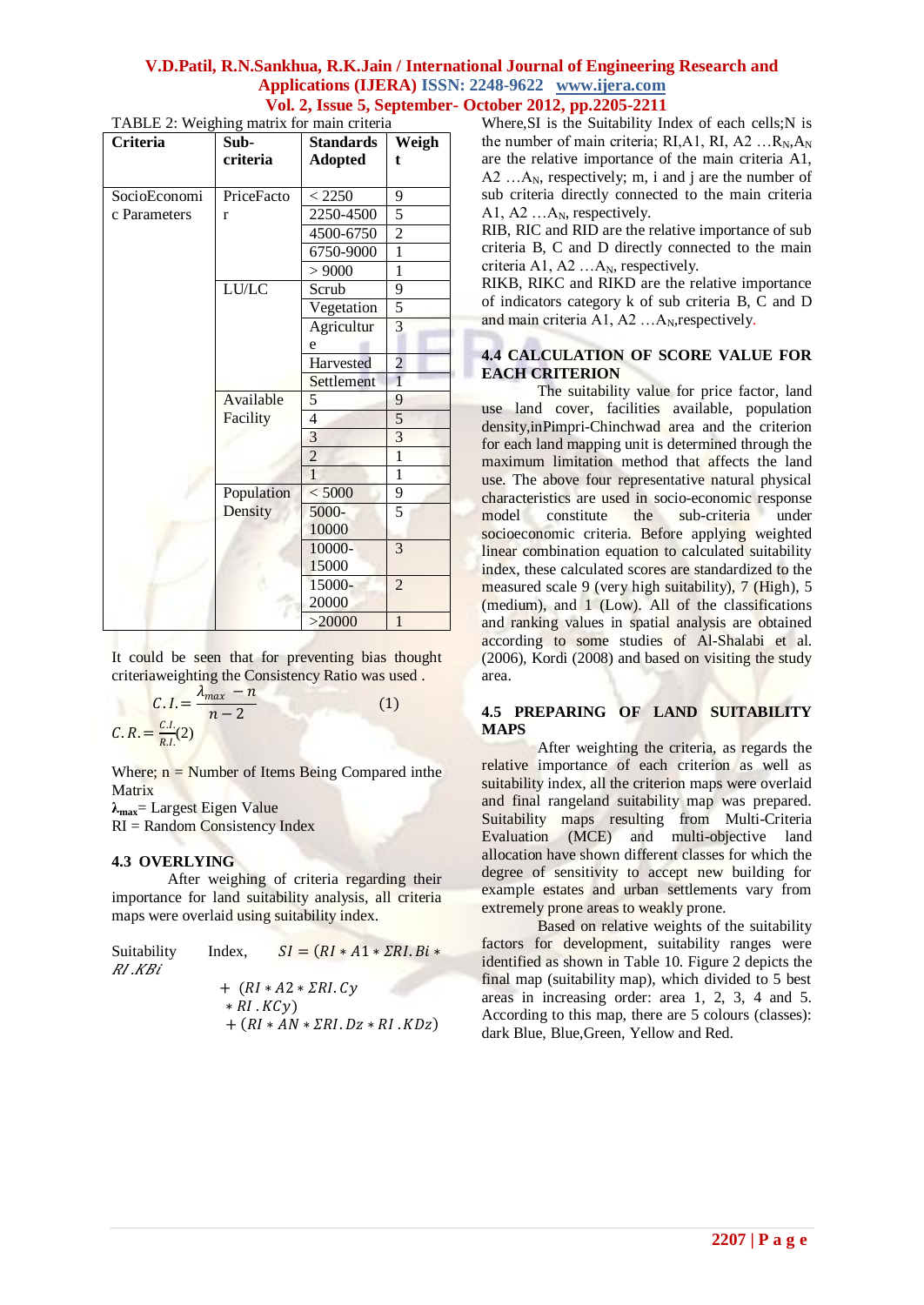TABLE3: Weighing Matrix for Facilities Available

| <b>Criteria</b>       | Sub-criteria         | <b>Criteria</b> | Weight          |
|-----------------------|----------------------|-----------------|-----------------|
|                       |                      | < 1500          | 9               |
|                       |                      | 1500-3000       | $\overline{5}$  |
|                       | Hospital             | 3000-4500       | $\overline{3}$  |
|                       |                      | 4500-6000       | 1               |
|                       |                      | > 6000          | 1               |
|                       |                      | <600            | 9               |
|                       |                      | 600-1200        | $\overline{5}$  |
|                       | School               | 1200-1800       | $\overline{3}$  |
|                       |                      | 1800-2400       | 1               |
|                       |                      | >2400           | $\mathbf{1}$    |
|                       | Garden               | < 1400          | $\overline{9}$  |
| Economic<br>Socio     |                      | 1400-2800       | $5\overline{)}$ |
| Parameters            |                      | 2800-4200       | $\overline{2}$  |
| (Facilities Availale) |                      | 4200-5600       | $\mathbf{1}$    |
|                       |                      | >5600           | $\mathbf{1}$    |
|                       |                      | < 750           | $\overline{9}$  |
|                       |                      | 750-1500        | $\overline{5}$  |
|                       | Landmarks            | 1500-2250       | 3               |
|                       |                      | 2250-3000       | $\overline{2}$  |
|                       |                      | >3000           | $\mathbf{1}$    |
|                       | <b>Fire Stations</b> | $<$ 2500        | $\overline{9}$  |
| ö                     |                      | 2500-5000       | 5               |
|                       |                      | 5000-7500       | $\overline{3}$  |
|                       |                      | 7500-10000      | $\overline{1}$  |
|                       |                      | >10000          | $\mathbf{1}$    |

| TABLE 4: Suitability according to Facilities Available -Hospital (Normalized matrix) |  |  |  |
|--------------------------------------------------------------------------------------|--|--|--|
|--------------------------------------------------------------------------------------|--|--|--|

| Hospital(meters) | < 1500   | 1500-3000 | 3000-4500 | 4500-6000 | >6000 | <b>Sum</b> | PV   | <b>Score</b> |
|------------------|----------|-----------|-----------|-----------|-------|------------|------|--------------|
| < 1500           | 0.56     | 0.63      | 0.52      | 0.46      | 0.36  | 2.54       | 0.51 | 9.00         |
| 1500-3000        | 0.19     | 0.21      | 0.31      | 0.26      | 0.28  | 1.25       | 0.25 | 4.45         |
| 3000-4500        | 0.11     | 0.07      | 0.10      | 0.20      | 0.20  | 0.68       | 0.14 | 2.42         |
| 4500-6000        | $0.08\,$ | 0.05      | 0.03      | 0.07      | 0.12  | 0.35       | 0.07 | 1.25         |
| $-6000$          | 0.06     | 0.03      | 0.02      | 0.02      | 0.04  | 0.18       | 0.04 | 0.62         |

TABLE 5: Suitability according to Facilities Available –School(Normalized matrix)

| School(meters) | <600 | 600-1200 | 1200-1800 | 1800-2400 | >2400 | <b>Sum</b> | PV   | <b>Score</b> |
|----------------|------|----------|-----------|-----------|-------|------------|------|--------------|
| <600           | 0.54 | 0.64     | 0.47      | 0.43      | 0.36  | 2.44       | 0.49 | 9.00         |
| $600 - 1200$   | 0.18 | 0.21     | 0.35      | 0.31      | 0.28  | .33        | 0.27 | 4.91         |
| 1200-1800      | 0.14 | 0.07     | 0.12      | 0.18      | 0.20  | 0.71       | .14  | 2.61         |
| 1800-2400      | 0.08 | 0.04     | 0.04      | 0.06      | 0.12  | 0.34       | 0.07 | 1.26         |
| >2400          | 0.06 | 0.03     | 0.02      | 0.02      | 0.04  | 0.17       | 0.03 | 0.64         |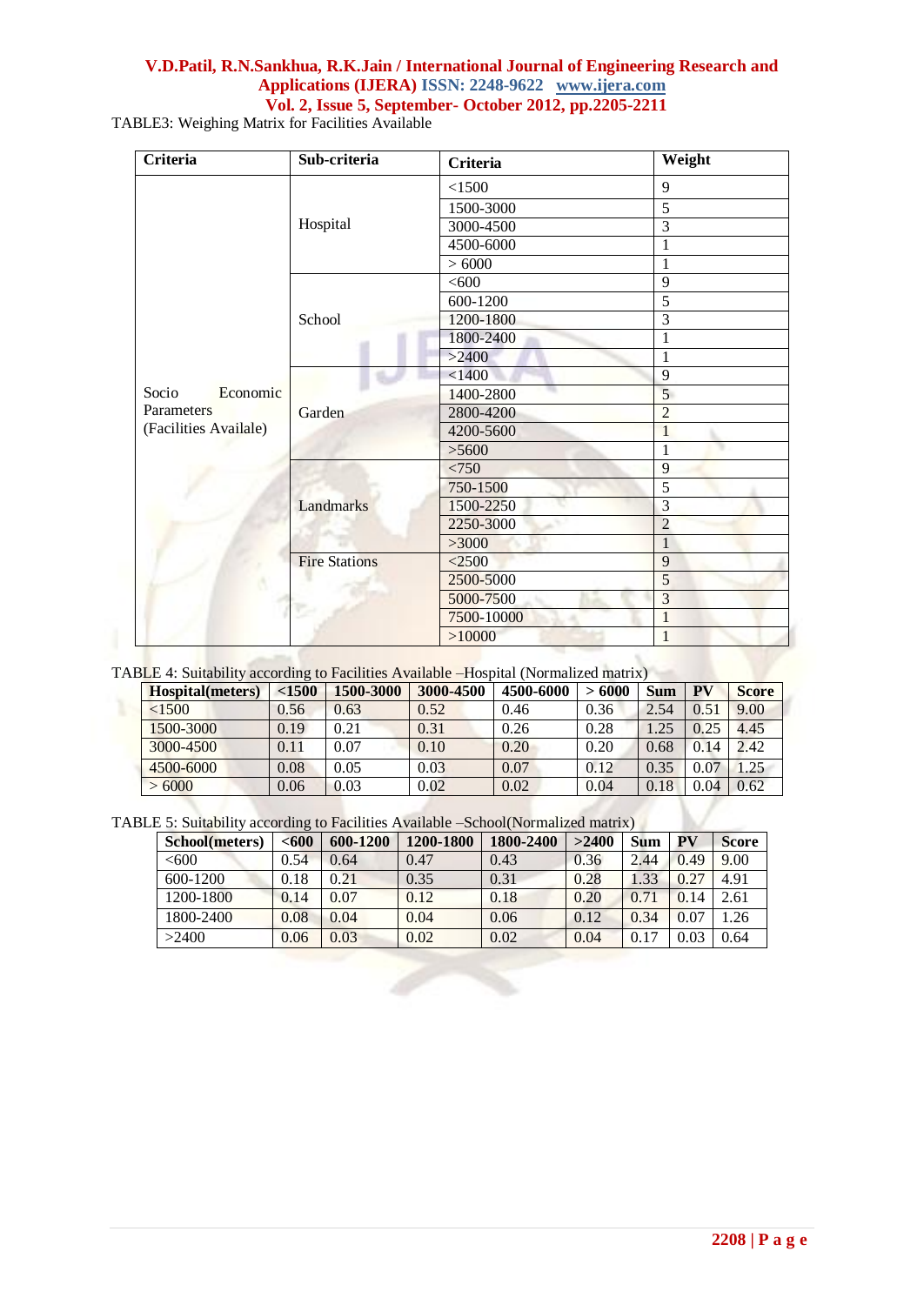| Garden    | $<$ 1400 | 1400-2800 | 2800-4200 | 4200-5600 | >5600 | Sum  | <b>PV</b> | <b>Score</b> |
|-----------|----------|-----------|-----------|-----------|-------|------|-----------|--------------|
| < 1400    | 0.56     | 0.64      | 0.52      | 0.43      | 0.36  | 2.51 | 0.50      | 9.00         |
| 1400-2800 | 0.19     | 0.21      | 0.31      | 0.31      | 0.28  | 1.30 | 0.26      | 4.66         |
| 2800-4200 | 0.11     | 0.07      | 0.10      | 0.18      | 0.20  | 0.67 | 0.13      | 2.40         |
| 4200-5600 | 0.08     | 0.04      | 0.03      | 0.06      | 0.12  | 0.34 | 0.07      | 1.21         |
| >5600     | 0.06     | 0.03      | 0.02      | 0.02      | 0.04  | 0.17 | 0.03      | 0.62         |

TABLE 6: Suitability according to Facilities Available –Garden (Normalized matrix)

TABLE 7: Suitability according to Facilities Available –Landmark (Normalized matrix)

| Landmarks | < 750 | 750-1500 | 1500-2250 | 2250-3000 | >3000 | <b>Sum</b> | PV   | <b>Score</b> |
|-----------|-------|----------|-----------|-----------|-------|------------|------|--------------|
| < 750     | 0.56  | 0.63     | 0.52      | 0.46      | 0.41  | 2.57       | 0.51 | 9.00         |
| 750-1500  | 0.19  | 0.21     | 0.31      | 0.26      | 0.23  | .20        | 0.24 | 4.18         |
| 1500-2250 | 0.11  | 0.07     | 0.10      | 0.20      | 0.18  | 0.66       | 0.13 | 2.32         |
| 2250-3000 | 0.08  | 0.05     | 0.03      | 0.07      | 0.14  | 0.37       | 0.07 | 1.29         |
| >3000     | 0.06  | 0.04     | 0.03      | 0.02      | 0.05  | 0.20       | 0.04 | 0.69         |

TABLE 8:Suitability according to Facilities Available –Fire station (Normalized matrix)

| <b>Fire-station</b> | < 2500 | 2500-5000 | 5000-7500 | 7500-10000 | >10000 | <b>Sum</b> | PV   | <b>Score</b> |
|---------------------|--------|-----------|-----------|------------|--------|------------|------|--------------|
| < 2500              | 0.53   | 0.64      | 0.47      | 0.39       | 0.32   | 2.34       | 0.47 | 9.00         |
| 2500-5000           | 0.18   | 0.21      | 0.35      | 0.32       | 0.32   | 1.38       | 0.28 | 5.31         |
| 5000-7500           | 0.13   | 0.07      | 0.12      | 0.19       | 0.23   | 0.74       | 0.15 | 2.85         |
| 7500-10000          | 0.09   | 0.04      | 0.04      | 0.06       | 0.09   | 0.33       | 0.07 | 1.25         |
| >10000              | 0.08   | 0.03      | 0.02      | 0.03       | 0.05   | 0.21       | 0.04 | 0.80         |

TABLE 9: Suitability according to Facilities Available –Criteria (Normalized matrix)

|                  | Н    |      | G    |      |      | <b>Sum</b> | PV   | <b>Score</b> |
|------------------|------|------|------|------|------|------------|------|--------------|
| Hospital (H)     | 0.50 | 0.54 | 0.52 | 0.39 | 0.33 | 2.30       | 0.46 | 9.00         |
| School $(S)$     | 0.25 | 0.27 | 0.31 | 0.33 | 0.29 | 1.46       | 0.29 | 5.71         |
| Garden (G)       | 0.10 | 0.09 | 0.10 | 0.20 | 0.21 | 0.70       | 0.14 | 2.74         |
| LandMarks (L)    | 0.08 | 0.05 | 0.03 | 0.07 | 0.13 | 0.36       | 0.07 | .42          |
| Fire Station (F) | 0.06 | 0.04 | 0.02 | 0.02 | 0.04 | 0.19       | 0.04 | 0.73         |

### TABLE 10:

| <b>Sr No</b>   | <b>Level</b>           | <b>Rank</b> |
|----------------|------------------------|-------------|
|                | <b>Highly Suitable</b> |             |
| $\overline{2}$ | Suitable               |             |
| 3              | Moderately suitable    | 3           |
|                | Slightly suitable      | ာ           |
|                | Unsuitable             |             |

TABLE 11: Suitability according to Price factor (Normalized matrix)

| <b>Class</b>         | $0 - 2250$ | $2250 - 4500$ | 4500 - 6750 | $6750 - 9000$ | > 9000 | <b>Sum</b> | <b>PV</b> | <b>Score</b> |
|----------------------|------------|---------------|-------------|---------------|--------|------------|-----------|--------------|
| $0 - 2250$           | 0.56       | 0.64          | 0.52        | 0.43          | 0.36   | 2.51       | 0.50      | 9.00         |
| $2250 - 4500$   0.19 |            | 0.21          | 0.31        | 0.31          | 0.28   | 1.30       | 0.26      | 4.66         |
| $4500 - 6750$ 0.11   |            | 0.07          | 0.10        | 0.18          | 0.20   | 0.67       | 0.13      | 2.40         |
| $6750 - 9000$        | 0.08       | 0.04          | 0.03        | 0.06          | 0.12   | 0.34       | 0.07      | 1.21         |
| > 9000               | 0.06       | 0.03          | 0.02        | 0.02          | 0.04   | 0.17       | 0.03      | 0.62         |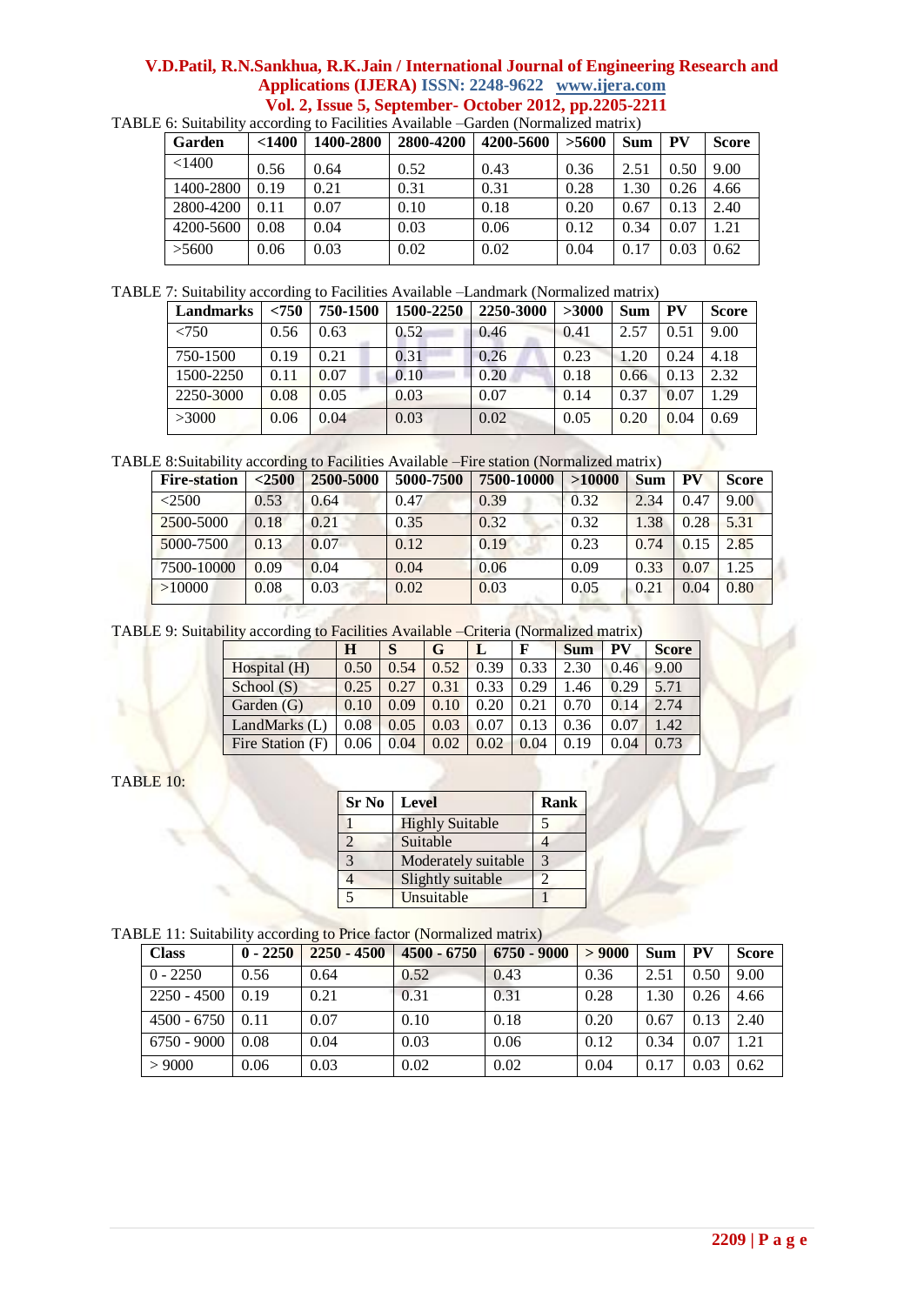| <b>Class</b> | <b>Scrub</b> | Vege. | Agri. | Har  | Sett | <b>Sum</b> | <b>PV</b> | <b>Score</b> |
|--------------|--------------|-------|-------|------|------|------------|-----------|--------------|
| Scrub        | 0.53         | 0.63  | 0.47  | 0.38 | 0.41 | 2.41       | 0.48      | 9.00         |
| Veg          | 0.18         | 0.21  | 0.35  | 0.30 | 0.23 | 1.26       | 0.25      | 4.72         |
| Agri         | 0.13         | 0.07  | 0.12  | 0.23 | 0.18 | 0.72       | 0.14      | 2.71         |
| Har.         | 0.11         | 0.05  | 0.04  | 0.08 | 0.14 | 0.41       | 0.08      | 1.53         |
| Sett.        | 0.06         | 0.04  | 0.03  | 0.03 | 0.05 | 0.20       | 0.04      | 0.75         |

TABLE 12: Suitability according to Landuse/Land Cover (Normalized matrix)

TABLE 13: Suitability according to Facilities Available (Normalized matrix)

| <b>Class</b>   | 5    | 4    | 3    | $\mathbf{2}$ | 1    | Sum  | PV   | <b>Score</b> |
|----------------|------|------|------|--------------|------|------|------|--------------|
| 5              | 0.51 | 0.54 | 0.52 | 0.43         | 0.36 | 2.37 | 0.47 | 9.00         |
| $\overline{4}$ | 0.26 | 0.27 | 0.31 | 0.31         | 0.28 | 1.43 | 0.29 | 5.43         |
| 3              | 0.10 | 0.09 | 0.10 | 0.18         | 0.20 | 0.68 | 0.14 | 2.59         |
| $\overline{2}$ | 0.07 | 0.05 | 0.03 | 0.06         | 0.12 | 0.34 | 0.07 | 1.31         |
|                | 0.06 | 0.04 | 0.02 | 0.02         | 0.04 | 0.18 | 0.04 | 0.67         |

TABLE 14: Suitability according to Population Density (Normalized matrix)

| <b>Class</b> | $\leq 5$ | $5-10$ | $10 - 15$ | $15 - 20$ | $>20$ | <b>Sum</b> | <b>PV</b> | <b>Score</b> |
|--------------|----------|--------|-----------|-----------|-------|------------|-----------|--------------|
| $<$ 5        | 0.51     | 0.63   | 0.47      | 0.38      | 0.32  | 2.30       | 0.46      | 9.00         |
| $5-10$       | 0.17     | 0.21   | 0.35      | 0.30      | 0.26  | 1.29       | 0.26      | 5.07         |
| $10 - 15$    | 0.13     | 0.07   | 0.12      | 0.23      | 0.21  | 0.75       | 0.15      | 2.94         |
| $15 - 20$    | 0.10     | 0.05   | 0.04      | 0.08      | 0.16  | 0.43       | 0.09      | 1.67         |
| $>20$        | 0.09     | 0.04   | 0.03      | 0.03      | 0.05  | 0.23       | 0.05      | 0.92         |

TABLE 15: Final Suitability according to all Socio Economic factors (Normalized matrix)

| <b>Class</b> |      |      | F    | P    | <b>Total</b> | <b>PV</b> | <b>Score</b> |
|--------------|------|------|------|------|--------------|-----------|--------------|
| Price        | 0.52 | 0.57 | 0.48 | 0.40 | 1.97         | 0.49      | 9.00         |
| LU/LC        | 0.26 | 0.28 | 0.36 | 0.33 | 1.24         | 0.31      | 5.66         |
| Facility     | 0.13 | 0.09 | 0.12 | 0.20 | 0.54         | 0.14      | 2.49         |
| Popu.        | 0.09 | 0.06 | 0.04 | 0.07 | 0.25         | 0.06      | 1.14         |



Figure 2 Final Suitability Map The following results emerged out of the present study:

i) The Study area has been classified in to nine ranges using supervisedalgorithm and different suitability classes are obtained